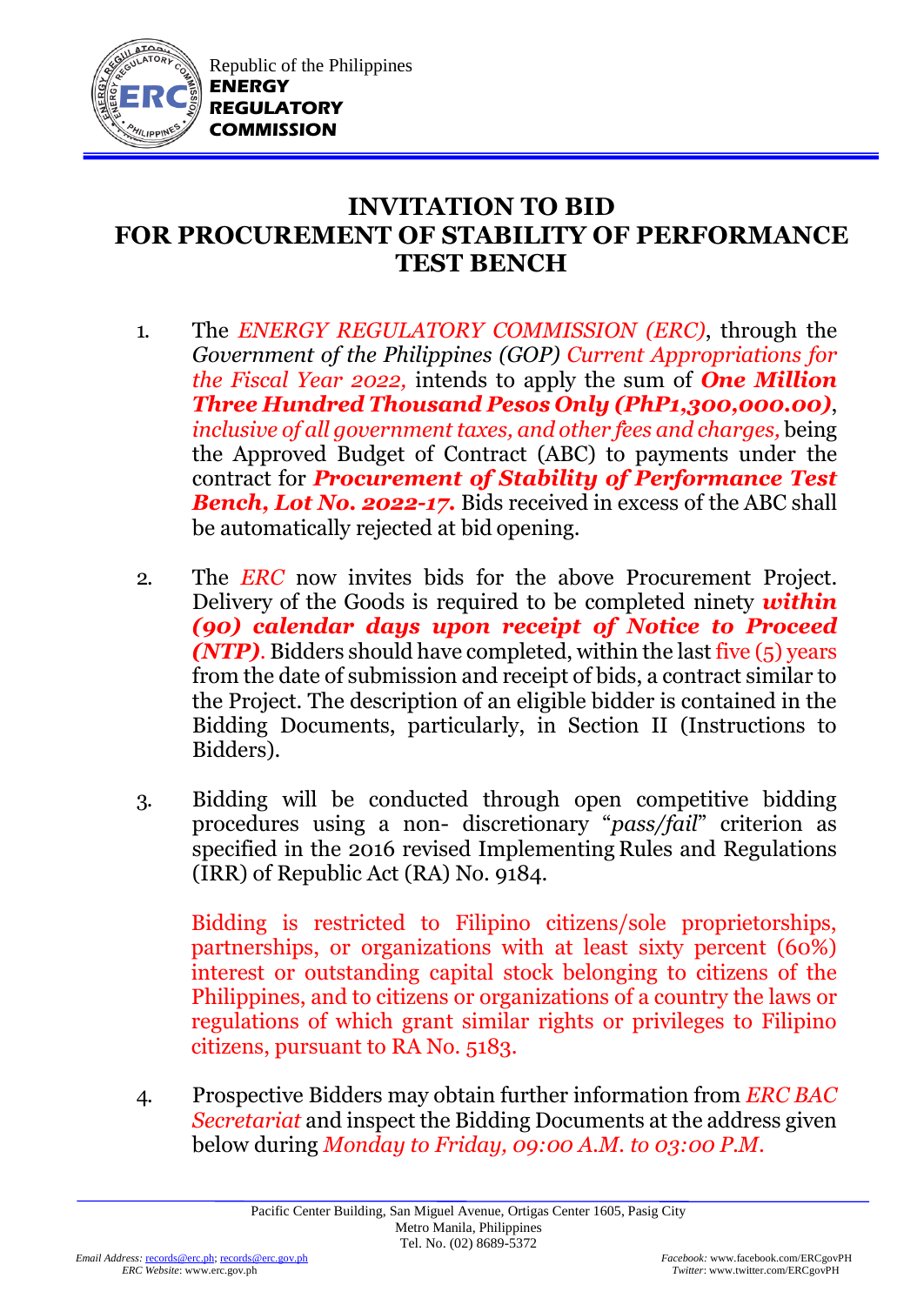- 5. A complete set of Bidding Documents may be acquired by interested Bidders on *08 March 2022* from the given address and website(s) below *and upon payment of the applicable fee for the Bidding Documents, pursuant to the latest Guidelines issued by the GPPB, in the amount of Five Thousand Pesos (PhP5,000.00)***.** The Procuring Entity shall allow the bidder to present its proof of payment for the fees *in person.*
- 6. The *ERC BAC* will hold a Pre-Bid Conference<sup>1</sup>, which shall be open to prospective bidders, on *24 March 2022, 01:00 P.M. through videoconferencing via MS Teams, which can be accessed through:*

[https://teams.microsoft.com/l/meetup](https://teams.microsoft.com/l/meetup-join/19%3Ameeting_NjRmYmMyNWEtYzc4Ni00Yjk0LWIzNTItYzhmMjRkNDNhYzQ0%40thread.v2/0?context=%7B%22Tid%22%3A%2234a3c75d-10fe-482b-9220-04df09540e89%22%2C%22Oid%22%3A%225f074c63-51dc-4812-9356-3479a48fb753%22%7D)[join/19%3Ameeting\\_NjRmYmMyNWEtYzc4Ni00Yjk0LWIzNTItY](https://teams.microsoft.com/l/meetup-join/19%3Ameeting_NjRmYmMyNWEtYzc4Ni00Yjk0LWIzNTItYzhmMjRkNDNhYzQ0%40thread.v2/0?context=%7B%22Tid%22%3A%2234a3c75d-10fe-482b-9220-04df09540e89%22%2C%22Oid%22%3A%225f074c63-51dc-4812-9356-3479a48fb753%22%7D) [zhmMjRkNDNhYzQ0%40thread.v2/0?context=%7B%22Tid%22](https://teams.microsoft.com/l/meetup-join/19%3Ameeting_NjRmYmMyNWEtYzc4Ni00Yjk0LWIzNTItYzhmMjRkNDNhYzQ0%40thread.v2/0?context=%7B%22Tid%22%3A%2234a3c75d-10fe-482b-9220-04df09540e89%22%2C%22Oid%22%3A%225f074c63-51dc-4812-9356-3479a48fb753%22%7D) [%3A%2234a3c75d-10fe-482b-9220-](https://teams.microsoft.com/l/meetup-join/19%3Ameeting_NjRmYmMyNWEtYzc4Ni00Yjk0LWIzNTItYzhmMjRkNDNhYzQ0%40thread.v2/0?context=%7B%22Tid%22%3A%2234a3c75d-10fe-482b-9220-04df09540e89%22%2C%22Oid%22%3A%225f074c63-51dc-4812-9356-3479a48fb753%22%7D) [04df09540e89%22%2C%22Oid%22%3A%225f074c63-51dc-](https://teams.microsoft.com/l/meetup-join/19%3Ameeting_NjRmYmMyNWEtYzc4Ni00Yjk0LWIzNTItYzhmMjRkNDNhYzQ0%40thread.v2/0?context=%7B%22Tid%22%3A%2234a3c75d-10fe-482b-9220-04df09540e89%22%2C%22Oid%22%3A%225f074c63-51dc-4812-9356-3479a48fb753%22%7D)[4812-9356-3479a48fb753%22%7D](https://teams.microsoft.com/l/meetup-join/19%3Ameeting_NjRmYmMyNWEtYzc4Ni00Yjk0LWIzNTItYzhmMjRkNDNhYzQ0%40thread.v2/0?context=%7B%22Tid%22%3A%2234a3c75d-10fe-482b-9220-04df09540e89%22%2C%22Oid%22%3A%225f074c63-51dc-4812-9356-3479a48fb753%22%7D)

- 7. Bids must be duly received by the BAC Secretariat through manual submission at the office address indicated below on or before *11 April 2022, 01:00 P.M.* Late bids shall not be accepted. Bidders are requested to submit one (1) original and one (1) copy of their bids. Bidders are likewise requested to bring the originals of the documents submitted and present the same for comparison during the bid opening.
- 8. All Bids must be accompanied by a bid security in any of the acceptable forms and in the amount stated in **ITB** Clause 14.
- 9. Bid opening shall be on *11 April 2022, 01:00 P.M.* at the given address below. Bids will be opened in the presence of the bidders' representatives who choose to attend the activity.
- 10. The *ERC* reserves the right to reject any and all bids, declare a failure of bidding, or not award the contract at any time prior to contract award in accordance with Sections 35.6 and 41 of the 2016 revised IRR of RA No. 9184, without thereby incurring any liability to the affected bidder or bidders.

1

<sup>1</sup> May be deleted in case the ABC is less than One Million Pesos (PhP1,000,000) where the Procuring Entity may not hold a Pre-Bid Conference.